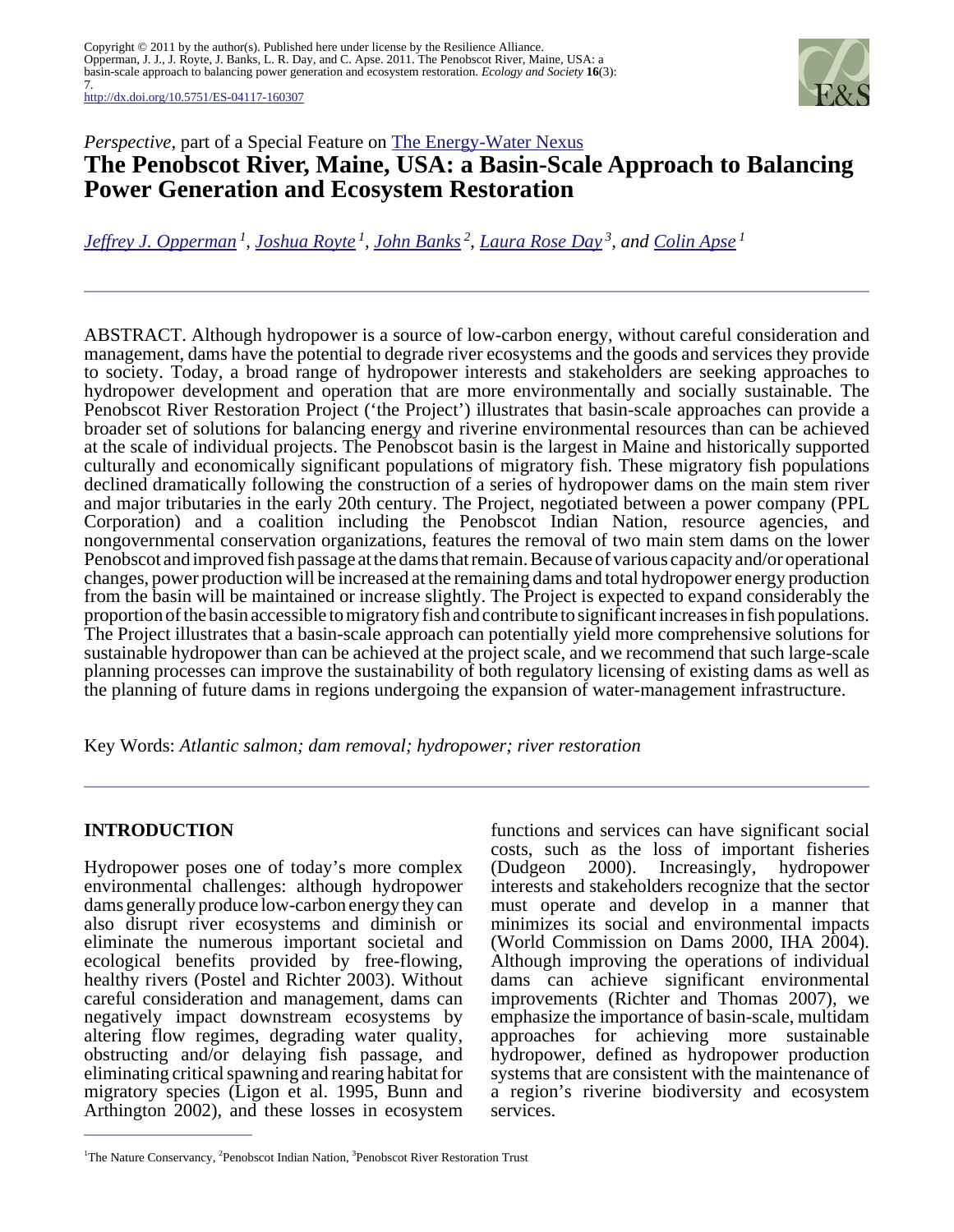Achieving the objective of more sustainable hydropower operation and development will require advances in technology, engineering, river science, planning, and policy. These advances need to be tested, demonstrated, refined, and communicated through effective case studies. We describe the Penobscot River Restoration Project ('the Project') in Maine, USA to illustrate a basin-scale approach to improving hydropower sustainability.

In this paper we describe the Project, the context in which it emerged, and key elements of the solutions it achieved, including projected implications for fish habitat and energy production. The Project clearly demonstrates the scope of benefits, for both energy and ecosystems, that are possible through basinscale approaches to sustainable hydropower. We conclude by reviewing insights from the Project that can be applied more generally toward the pursuit of sustainable hydropower, including the regulatory structure governing existing dams as well as the planning, siting, and development of new hydropower dams in regions of the world undergoing expansion of water and energy infrastructure.

## **GEOGRAPHY, RESOURCES, CULTURE, AND HISTORY OF PENOBSCOT RIVER**

The Penobscot River basin (2.2 million hectares), the largest in Maine and second largest in the Northeastern United States of America, encompasses over 8800 km of main stem and mapped tributary habitat (Fig. 1). The basin is predominately forested (95% forest cover) with a wet climate (104 cm/year of precipitation; NOAA 1998), yielding the Penobscot's average annual discharge of  $465 \text{ m}^3\text{/s}$ (Penobscot Department of Natural Resources 2001). The Penobscot is a primary source of freshwater for the Gulf of Maine, one of the largest estuaries in Maine and the U.S. East coast.

Archeological evidence indicates that the Wabanaki people, four tribes that include the present-day Penobscot, began living in the Penobscot River valley at least 9000 years ago and continuously occupied the region through precontact times (Sanger et al. 1992). Prior to European contact, the Wabanaki depended on the Penobscot valley's natural resources through hunting, gathering, and fishing. An early written account noted that in the 1790s "game was found in great abundance along the banks of this river...[striped] bass were plenty

in the Penobscot, and sturgeon, [which] were esteemed of not value for food, made havoc with the seines of fishermen" (described in Williams, Chase & Co. 1882:539). Large populations of diadromous fish, those that migrate between salt and freshwater to complete their life cycle, were ecologically, culturally, and economically important, including alewife (*Alosa pseudoharengus*), American shad (*Alosa sapidissima*), blueback herring (*Alosa aestivalis*), Atlantic salmon (*Salmo salar*), sea lamprey (*Petromyzon marinus*), American eel (*Anguilla rostrata*), rainbow smelt (*Osmerus mordax*), Atlantic tomcod (*Microgadus tomcod*), striped bass (*Morone saxatilis*), sea-run brook trout (*Salvelinus fontinalis*), Atlantic sturgeon (*Acipenser oxyrinchus*), and shortnose sturgeon (*Acipenser brevirostrum*; Table 1). Historical accounts indicate that American shad supported the most economically valuable fishery with annual runs of over two million fish, followed by Atlantic salmon with runs prior to 1830 exceeding 100,000 fish (Atkins and Foster 1869). The ranges of the Penobscot's diadromous (hereafter "migratory") fish varied, with the sturgeon, smelt, tomcod, and sea-run brook trout all likely restricted by the natural fall line, where Milford Dam is currently located (Fig. 1). Other species migrated significantly further upstream to the many headwater streams that lacked impassable waterfalls (Table 1; Saunders et al. 2006, Maine Department of Marine Resources 2009).

European exploration and early settlement of the valley began in the 16th century. Commercial fishing expanded alongside the development of the towns of Bangor and Bucksport in the 1760s. In the early 19th century, industrial development began to impact the migratory fish populations and the people and wildlife dependent upon them. Starting in the 1820s, dams were constructed on the Penobscot main stem just above head of tide and in the current locations of the Veazie, Great Works, and Milford dams (Fig. 1, Table 2), blocking passage to migratory fish spawning and rearing grounds. These impacts were apparent the first year after the closure of Veazie dam as "a great many shad and alewives lingered about the dam and died there, until the air was loaded with the stench" (Atkins and Foster 1869).

Other portions of the river were also heavily impacted by overfishing and fragmentation; by 1837 more than 250 saw mills, each with a milldam, were active along the Penobscot and its tributaries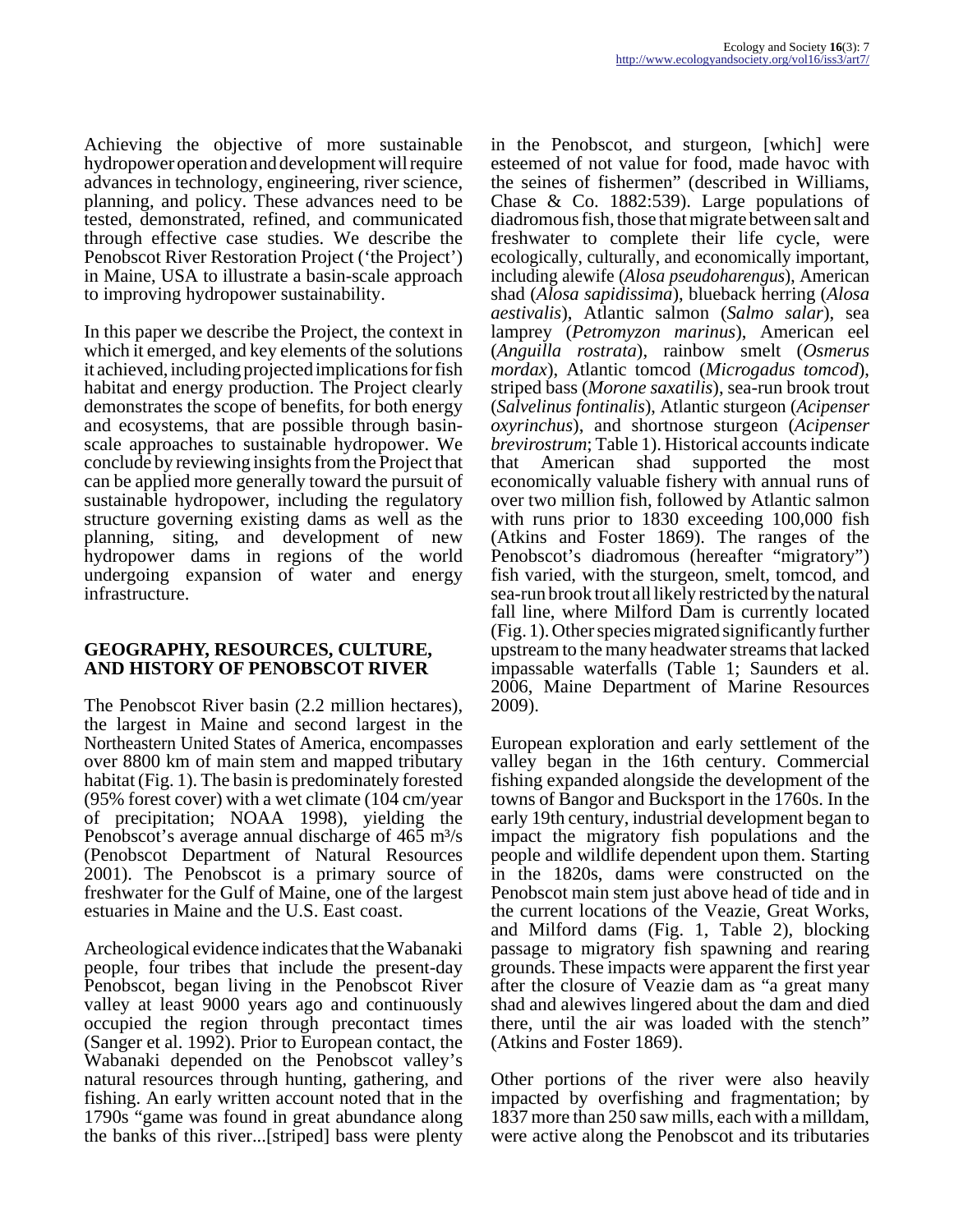## **Fig. 1.** Map of Penobscot basin.



(Atkins and Foster 1869). Laws to promote fishways, i.e., fish passage, on these milldams proved ineffective, particularly for American shad, and the Penobscot experienced a rapid decline in migratory fish populations reflecting broader trends across New England (Montgomery 2003). By 1868 the Penobscot's population of American shad was reduced to approximately 5000 (Atkins and Foster 1869) and "by 1908, salmon were so rare in portions of the Penobscot River that newspapers reported when one was caught" (Montgomery 2003:110). The dramatic decline of migratory fish populations had significant cultural and economic impacts, particularly on the Penobscot Indian Nation (Robinson et al. 2009).

The water quality of the Penobscot River continued to decline in the 20th century because of discharges

from tanneries, three large pulp and paper factories, and municipal wastewater outfalls (FERC 1997). Most toxic inputs to the river ecosystem, e.g., dioxin, mercury, DDT, and chlorine compounds, have declined over the past 40 years since the adoption of the federal Clean Water Act. Despite water quality improvements, current stocks of most migratory fish on the Penobscot are at or near historic lows and commercial fisheries have long since shut down (Saunders et al. 2006, Maine Department of Marine Resources 2009). The most recent recognition of this decline was the 2009 listing of the Penobscot River population of Atlantic salmon, the largest run left in the United States, under the federal Endangered Species Act (NOAA 2009). The loss of access to habitat due to dams was the primary cause cited for the decline of the river's salmon (NRC 2004). In 2004, the National Research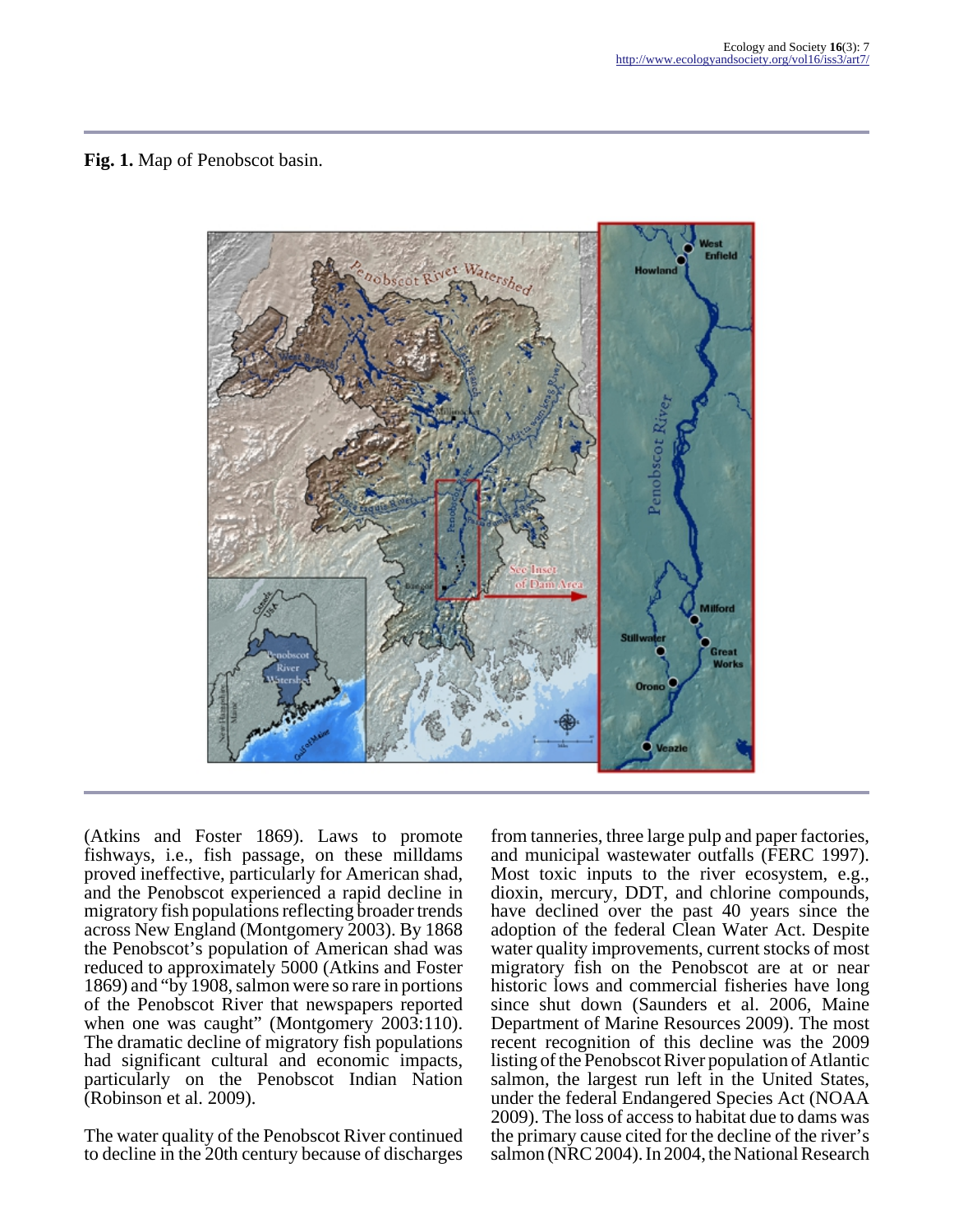**Table 1.** Migratory fish in the Penobscot basin, including original range of migration, current range, and projected range after Project completion.

| Species                                            | Original Range                                          | <b>Current Range</b>                                                                   | <b>Expected Future Range</b>                                                                                                  |
|----------------------------------------------------|---------------------------------------------------------|----------------------------------------------------------------------------------------|-------------------------------------------------------------------------------------------------------------------------------|
| Alewife<br>(Alosa pseudoharengus)                  | In ponds throughout most of<br>basin                    | No ponds above Milford                                                                 | Improved access to 34 ponds<br>above Veazie and more through<br>independent restoration projects<br>(34% of historic habitat) |
| American Eel<br>(Anguilla rostrata)                | Throughout basin (11,569km)                             | Limited population<br>throughout basin                                                 | Improved access to 5148 km for a<br>total of 6893 $km^{\dagger}$ (60% of historic)                                            |
| American Shad<br>(Alosa sapidissima)               | All major tributaries north to<br>Wassataquiok (786 km) | To Milford only (62 km)                                                                | Improved access to 529km for a<br>total of 690 $km^{\dagger}$ (88% of historic<br>range)                                      |
| <b>Atlantic Salmon</b><br>(Salmo salar)            | Throughout basin (11,569 km)                            | Limited populations<br>throughout basin (stocked<br>and trucked upstream of<br>Veazie) | Improved access to 5148 km for a<br>total of 6893km <sup>†</sup> (60% of historic<br>range)                                   |
| <b>Atlantic Sturgeon</b><br>(Acipenser oxyrinchus) | To Milford/Fall line (62 km)                            | To Veazie only (50 km)                                                                 | To Milford/Fall line (62 km)                                                                                                  |
| <b>Atlantic Tomcod</b><br>(Microgadus tomcod)      | <b>Great Works</b>                                      | To Veazie only (50 km)                                                                 | Great Works (60 km)                                                                                                           |
| <b>Blueback Herring</b><br>(Alosa aestivalis)      | All major tributaries north to<br>Wassataquiok          | To Milford only (62km)                                                                 | Improved access to 529km for a<br>total of 690 km (88% of historic<br>range)                                                  |
| <b>Rainbow Smelt</b><br>(Osmerus mordax)           | To Milford/Fall line (62 km)                            | To Veazie only (50 km)                                                                 | To Milford/Fall line, occasionally<br>above (62 km)                                                                           |
| Sea Lamprey<br>(Petromyzon marinus)                | Throughout basin (11,569 km)                            | Limited population<br>throughout basin                                                 | Improved access to 5148km for a<br>total of 6893km <sup>†</sup> (60% of historic<br>range                                     |
| Sea-Run Brook Trout<br>(Salvelinus fontinalis)     | Lower tributaries up to<br>Howland (226 km)             | Tributaries below Veazie<br>only (137 km)                                              | Tributaries below Howland (226<br>km)                                                                                         |
| Shortnose Sturgeon<br>(Acipenser<br>brevirostrum)  | To Milford/Fall line (62 km)                            | To Veazie only (50 km)                                                                 | To Milford/Fall line (62 km)                                                                                                  |
| <b>Striped Bass</b><br>(Morone saxatilis)          | To Milford/Fall line,<br>occasionally above (62 km)     | To Veazie only (50 km)                                                                 | To Milford/Fall line, occasionally<br>above $(62 \text{ km})$                                                                 |

† assumes successful upstream passage through up to three fishways or successful downstream passage over up to three dams (additional habitat is accessible above four to five dams, but not included here). T. Trinko, NOAA Fisheries, *unpublished data.*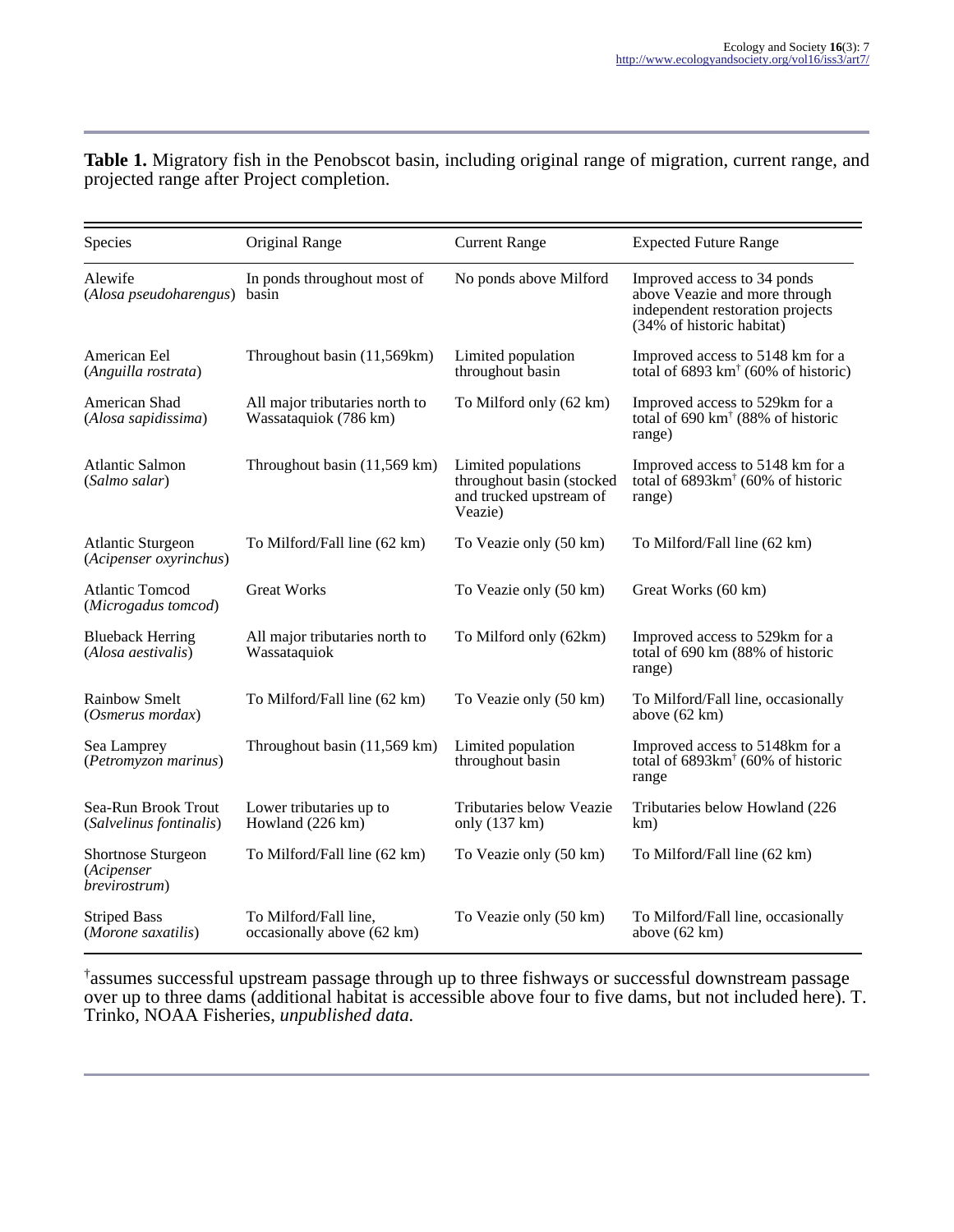| Dam                |                   | Dam<br>Length<br>(m) | Hydropower<br>capacity (Mw) | Distance to<br>Ocean $(km)$ | Project Action                                         |                              |
|--------------------|-------------------|----------------------|-----------------------------|-----------------------------|--------------------------------------------------------|------------------------------|
|                    | Dam Height<br>(m) |                      |                             |                             | Proposed Action for<br>Fish                            | Proposed Action<br>for Power |
| Veazie             | 6                 | 327                  | 8.4                         | 55                          | Removal                                                | Offline                      |
| <b>Great Works</b> | 6                 | 435                  | 7.7                         | 69                          | Removal                                                | Offline                      |
| Milford            | 6                 | 427                  | 6.4                         | 73                          | State-of-the-art fish<br>passage under<br>construction | Increase                     |
| West Enfield       | 7                 | 296                  | 13.0                        | 114                         | Fish passage exists<br>(vertical slot fish<br>ladder)  | Increase                     |
| Medway             | 11                | 541                  | 19.2                        | 175                         | Future                                                 | Increase                     |
| Orono              | 8                 | 343                  | 2.3                         | 63                          | Future                                                 | New Power                    |
| Stillwater         | 6                 | 539                  | 1.9                         | 67                          | Future                                                 | Increase                     |
| Howland            | 6                 | 201                  | 1.9                         | 112                         | <b>Bypass</b>                                          | Offline                      |

**Table 2.** Dams on the lower main stem of the Penobscot River.

Council of the National Academies of Science recommended that the Penobscot should be the top priority in the U.S. for the recovery of wild Atlantic salmon and that dam removal was necessary for achieving recovery (NRC 2004).

#### **REGULATORY CONTEXT FOR PENOBSCOT RIVER RESTORATION PROJECT**

Dams on the Penobscot, and nearly all nonfederal hydropower dams in the United States, are regulated by the Federal Energy Regulatory Commission (FERC or 'the Commission'), created by the Federal Power Act (FPA; 1920 and 1935). FERC issues 30 to 50-year licenses to hydropower projects; projects must undergo a relicensing process prior to license expiration. Previous licensing and relicensing (collectively, "licensing") of hydropower dams on the Penobscot created the context in which the Project emerged. In this section we review FERC regulations and provide a brief summary of licensing processes that set the stage for the Project.

An amendment to Section 4(e) of the FPA, the Electric Consumers Protection Act of 1986 (ECPA), required FERC to give "equal consideration" to conservation and recreational uses of rivers alongside hydropower production. Through ECPA Congress directed FERC to provide a greater balance within licensing processes between energy production and recreational and environmental resources (Gillilan and Brown 1997). Because of ECPA and other provisions, relicensing provides an opportunity to periodically reassess the relative benefits and impacts of hydropower projects and to ensure that projects comply with new legislation, e. g., the Clean Water Act (CWA) and Endangered Species Act (ESA), that have come into force since the previous license was issued (Echeverria et al. 1989).

During licensing processes, federal resource and regulatory agencies can exercise "conditioning authority" under which they issue conditions that FERC must incorporate into a license. State agencies that implement the Federal CWA can also exert conditioning authority (Pollak 2007). This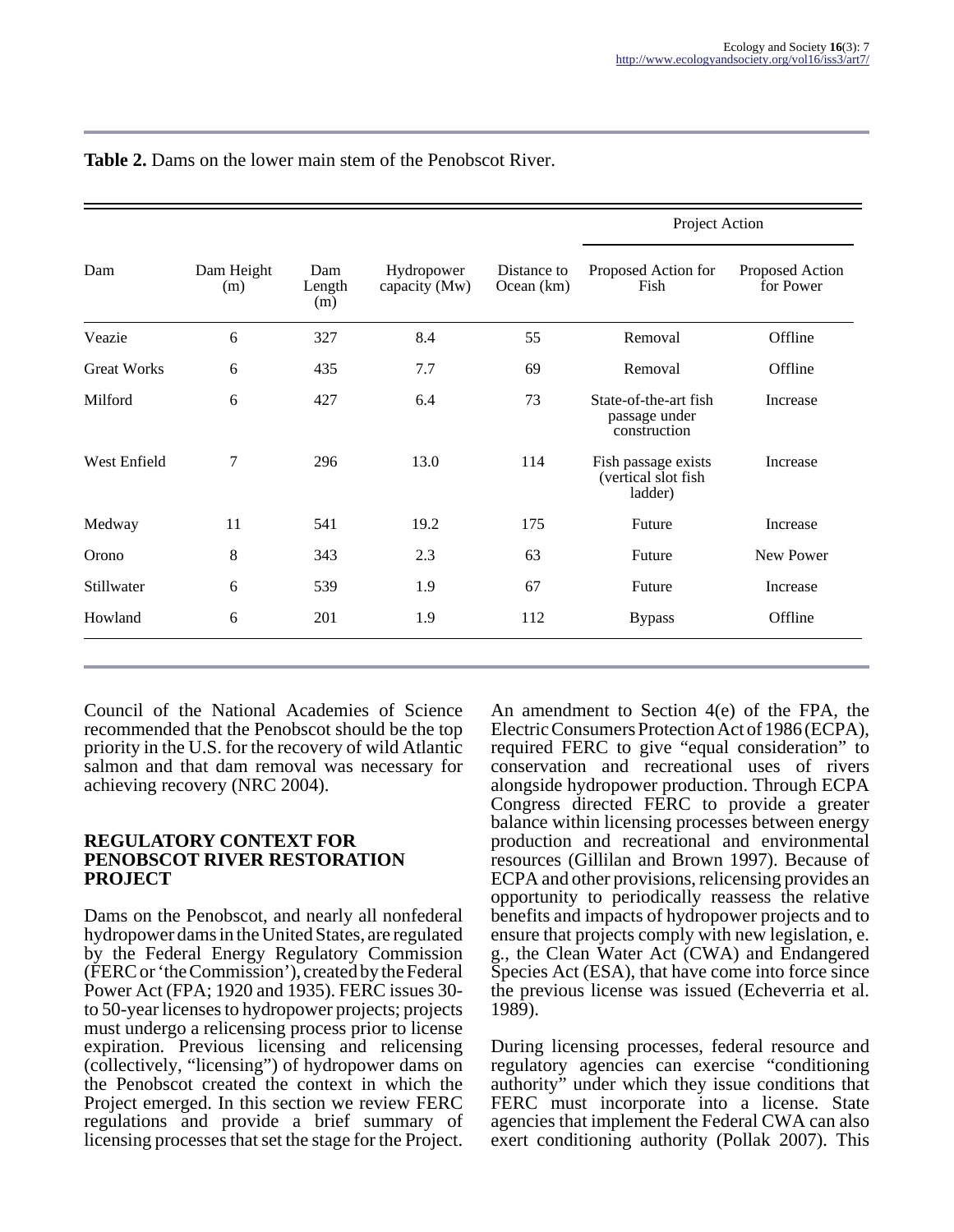conditioning authority can include the ability of federal agencies to require fish passage at dams and FERC has asserted the right to require a dam to be removed if it is in the public interest, with the prominent example of Edwards Dam on the Kennebec River in Maine (Bowman 2002).

FERC licensing has undergone several procedural changes and projects now generally pursue a new license through the Integrated Licensing Process (ILP), which strives to more effectively incorporate state and federal agencies and stakeholders, such as conservation and recreational NGOs, into the relicensing process. Through the ILP, FERC now encourages relicensing processes to culminate in settlement agreements, legally binding agreements that are negotiated and signed by a licensee and signatories such as tribal nations, state and federal agencies, and NGOs. A settlement agreement describes in detail the terms for the license, including components such as dam operations, flow regime, and environmental mitigation (Hydropower Reform Coalition 2005).

Several factors facilitated a comprehensive approach to hydropower licensing on the Penobscot that included system-wide fish-passage improvements. We briefly review these factors and the chronology of licensing processes along the river to demonstrate how they shaped the regulatory, environmental, social, and political context from which the Project emerged.

First, in the late 20th century, dam relicensing and proposals to license new dams on the Penobscot often led to divisive processes, illustrating the potential expense and conflict that could accompany the licensing of an individual project. In the early 1980s, the Swift River Company proposed to install hydropower turbines and rehabilitate the degraded Bangor Dam. This proposal galvanized intense resistance from the angling community and FERC denied the license. The dam deteriorated and was eventually removed. In the late 1980s, Bangor-Hydro, which at that time owned most of the hydropower dams on the lower Penobscot River, proposed to build Basin Mills, a new 38 megawatt (MW) dam at the confluence of the Penobscot main stem and the Stillwater, a major side channel of the Penobscot. Multiple stakeholders participated in a lengthy licensing process that highlighted increasing tensions between hydropower development, tribal jurisdiction, fisheries and recreation, and, in 1998, FERC denied the license. However, through these same proceedings, FERC issued new licenses for the Veazie and Milford dams. The Basin Mills decision left most parties dissatisfied, prompting appeals by all parties on several key issues, and it was generally understood that fish passage would continue to be a major issue for subsequent licensing processes.

A second factor facilitating a basin-scale approach to licensing was the consolidation of all the hydropower projects on the lower Penobscot under a single owner. In 1998, following electricity deregulation, Bangor-Hydro elected to retain its transmission assets while divesting its generating assets. In 1999, PPL Corporation purchased all of Bangor-Hydro's hydropower projects in the Penobscot basin, including, the Veazie, Milford, Howland, West Enfield, Medway, Orono, and Stillwater dams (Table 2). PPL's purchase of Great Works dam from Ft. James in 2000 resulted in PPL Corporation's sole ownership of the lower Penobscot dams.

A third important factor that facilitated a comprehensive approach was the legal status of the Penobscot Indian Nation ('the Tribe'). The Tribe's status as a Federally Recognized Sovereign Indian Tribe, reaffirmed by the Maine Indian Land Claims Act of 1980, requires the federal government to exercise its "trust responsibility" to ensure proper management and protection of tribal natural resources, such as the right to harvest fish within the waters of the reservation. The FPA requires FERC to consult with the U.S. Department of the Interior ('Interior') when a licensing decision may impact tribal trust resources. Because the hydropower dams on the lower Penobscot clearly affected fishing access, the Tribe, through Interior, advocated for restoration of adequate fish runs during licensing processes. Additionally, during the Milford licensing, the Tribe engaged in a legal dispute with the state of Maine and hydropower interests over whether the Tribe should be considered a federal "reservation." Under Section 4(e) of the FPA, FERC must ensure that licensed projects do not interfere with the purposes of any federal reservation, defined to include national forests, military bases, and Native American Reservations. During licensing, Interior can exercise prescriptive authority to protect the purposes for which a reservation exists, e.g., such as fishing rights (Echeverria et al. 1989). This dispute loomed as a major issue confronting any subsequent licensing processes.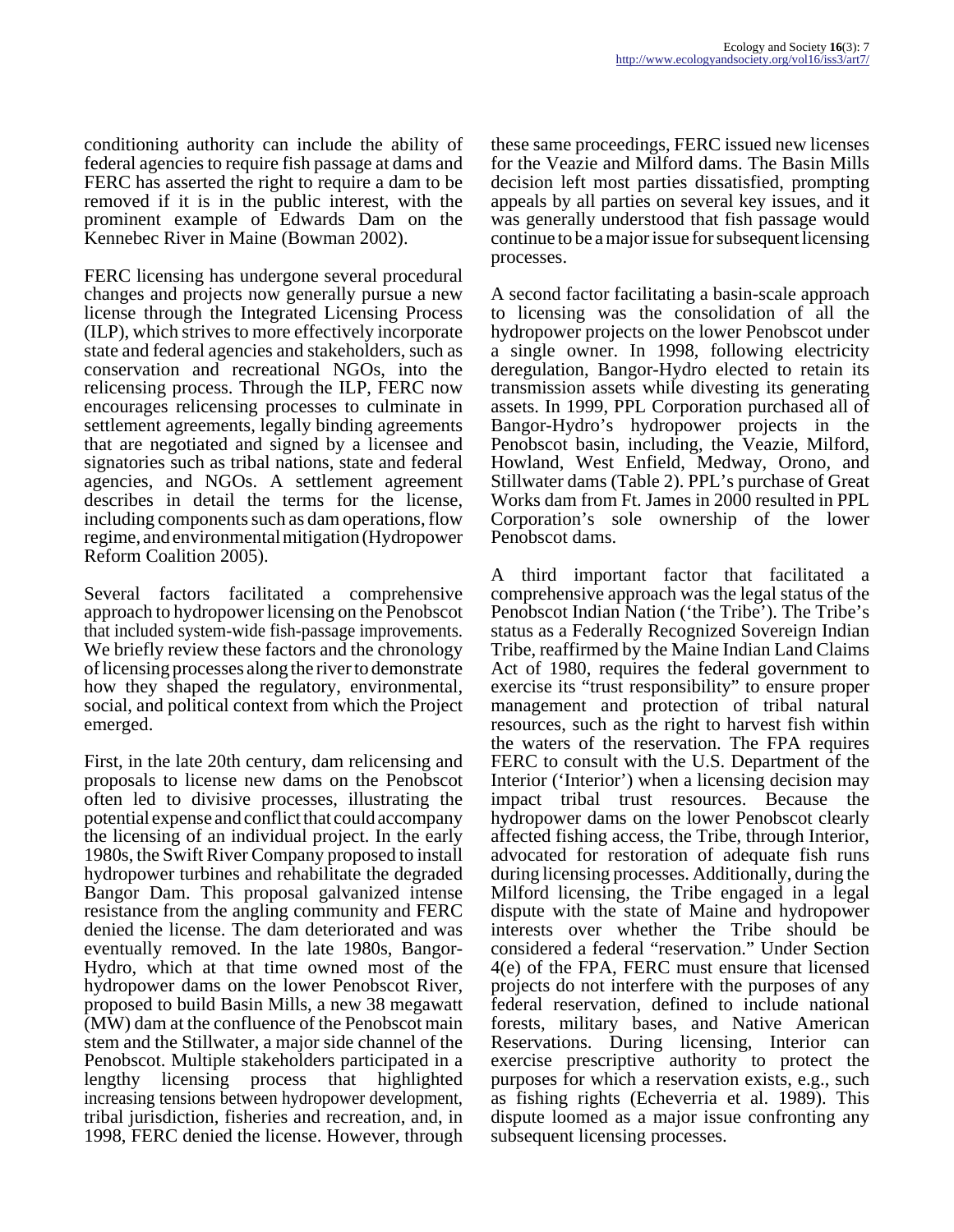When consolidation of ownership created an opportunity to address hydropower and fish passage in a comprehensive manner, the parties agreed to set aside the dispute over FPA-reservation status with each government maintaining their respective legal positions. This removed a potential legal obstacle to comprehensive licensing and fish restoration.

#### **PENOBSCOT RIVER RESTORATION PROJECT**

The possibility of a comprehensive approach to hydropower licensing and fish passage restoration was facilitated by the tabling of the dispute over FPA-reservation status, the specter of contentious battles over fish passage for individual relicensing processes, and the consolidated ownership of the lower Penobscot dams under one company willing to consider alternative approaches. In 1999, PPL and the Tribe initiated discussions, subsequently joined by conservation groups, and state and federal agencies, focused on potential alternatives to siteby-site licensing processes that could more effectively balance hydropower production and fisheries restoration.

A diverse set of parties discussed and negotiated the major issues, including PPL Corporation, the Penobscot Indian Nation, the State of Maine, the Department of the Interior (Bureau of Indian Affairs, U.S. Fish and Wildlife Service, National Park Service), and five nonprofit conservation organizations (American Rivers, Atlantic Salmon Federation, Maine Audubon, Natural Resources Council of Maine, and Trout Unlimited). In October 2003, the parties announced that they had reached a conceptual agreement that outlined the principles for rebalancing fisheries restoration and hydropower production on the lower river. For several months, the parties solicited further input on their proposal through a series of public meetings attended by citizens, organizations, and businesses in the region.

In 2004, the parties filed with FERC the Lower Penobscot River Comprehensive Settlement Accord (FERC 2004), a multiparty legal agreement designed to reconfigure hydropower production on the lower Penobscot system to both restore migratory fish populations while maintaining hydropower production under new licenses at PPL's dams (Table 2). Under the agreement, PPL granted a five-year option to purchase three dams (Veazie, Great Works, and Howland; Fig. 1) to the newly

created not-for-profit Penobscot River Restoration Trust ('the Trust') for between US\$24 million and US\$26 million. The Trust is composed of the Penobscot Indian Nation and the five conservation NGOs involved in the negotiation; The Nature Conservancy joined the Trust as a sixth conservation NGO in 2006.

Upon receipt of required permits, the Trust will decommission the power plants of all three dams, remove the two most seaward dams (Veazie and Great Works; Fig. 2), and construct a fish bypass around the third dam, Howland, which is located on the Piscataquis River just 150 m from its confluence with the Penobscot River (Fig. 1). The bypass fishway at Howland will be able to accommodate a broad range of flow conditions and its slope (1.5%) is sufficiently low such that relatively poorswimming species like American shad can use it to reach upstream spawning grounds (Fig. 3; FERC 2010). The dam at Howland will remain because the local community prefers the water elevations created by the reservoir. As part of the Settlement Accord, PPL is required to improve fish passage at four other Penobscot dams, i.e., Stillwater, Orono, Medway, and Milford.

Milford Dam, currently the third dam upstream from the ocean, was not acquired by the Trust and will continue to generate hydropower. After completion of the decommissioning of the two lowermost dams, scheduled to begin in summer 2012 or summer 2013, Milford will be the first dam upstream from the Gulf and the only one remaining on the lower main stem of the Penobscot River (Fig. 1). PPL Corporation will improve fish passage at the Milford Dam beyond that required in their current license through construction of a state-of-the-art fish lift.

Finally, the Accord provides PPL with new licenses for their remaining six dams in the Penobscot basin, including the right to increase hydropower generation at these dams to maintain total basin energy generation at current levels (Fig. 4). The project-level increases in generation will be achieved through repowering Orono Dam, on the Stillwater Branch of the Penobscot, which is parallel to the main channel (Fig. 1), and adding an additional foot of head on three impoundments (Table 2). Because of these improvements, PPL Corporation projects a slight increase in energy production after project completion (Scott Hall, PPL Corp., *personal communication*).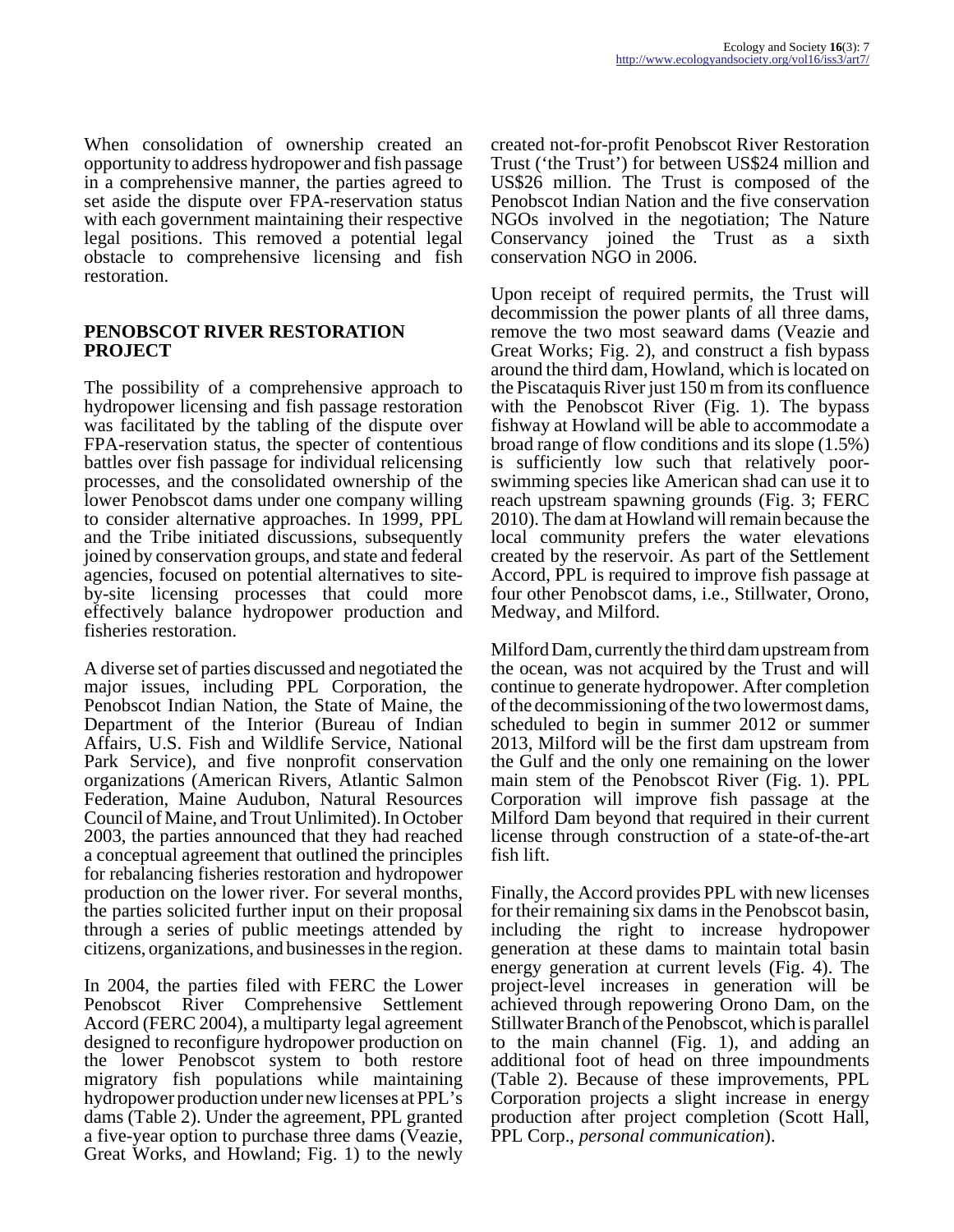**Fig. 2.** A visualization of dam removal (Veazie Dam) that was used for public outreach and fundraising (images provided by MMI Engineering courtesy of the Penobscot River Restoration Trust).



Once the Veazie and Great Works dams are removed and the Howland bypass is constructed, the extent of free-flowing river habitat and overall connectivity in the basin will both increase considerably. Through the removal of Veazie and Great Works dams alone, the project will restore essentially all historic habitat for federally endangered shortnose sturgeon, tomcod, striped bass, rainbow smelt, and Atlantic sturgeon (Saunders et al. 2006). With fish passage improvements at Milford and Howland, the six long-distance migrants (alewife, blueback herring, American shad, American eel, sea lamprey, and Atlantic salmon) will have access to as much as twothirds of their historic habitat in this watershed (Table 1).

The actual increases in fish habitat for long-distance migrants will be strongly influenced by the speciesspecific effectiveness of the fish passage. Even effective fish passage facilities inflict some attrition on migrating fish populations because of exhaustion, increased risk of predation, or failure to find or surmount the passage structure. Projections of habitat increases and associated fish recovery for the Project assume that populations of certain fish such as American shad and Atlantic salmon can withstand the attrition associated with passing a maximum of three dams. For the purposes of estimating biological benefits, reaches upstream of a fourth dam are thus considered significantly less accessible because the cumulative losses render those reaches much less likely to support viable populations of these species. Using Atlantic salmon as an example, approximately 480 km of historic salmon spawning and rearing habitat in the Penobscot are currently accessible by passage over three or fewer dams with passage facilities.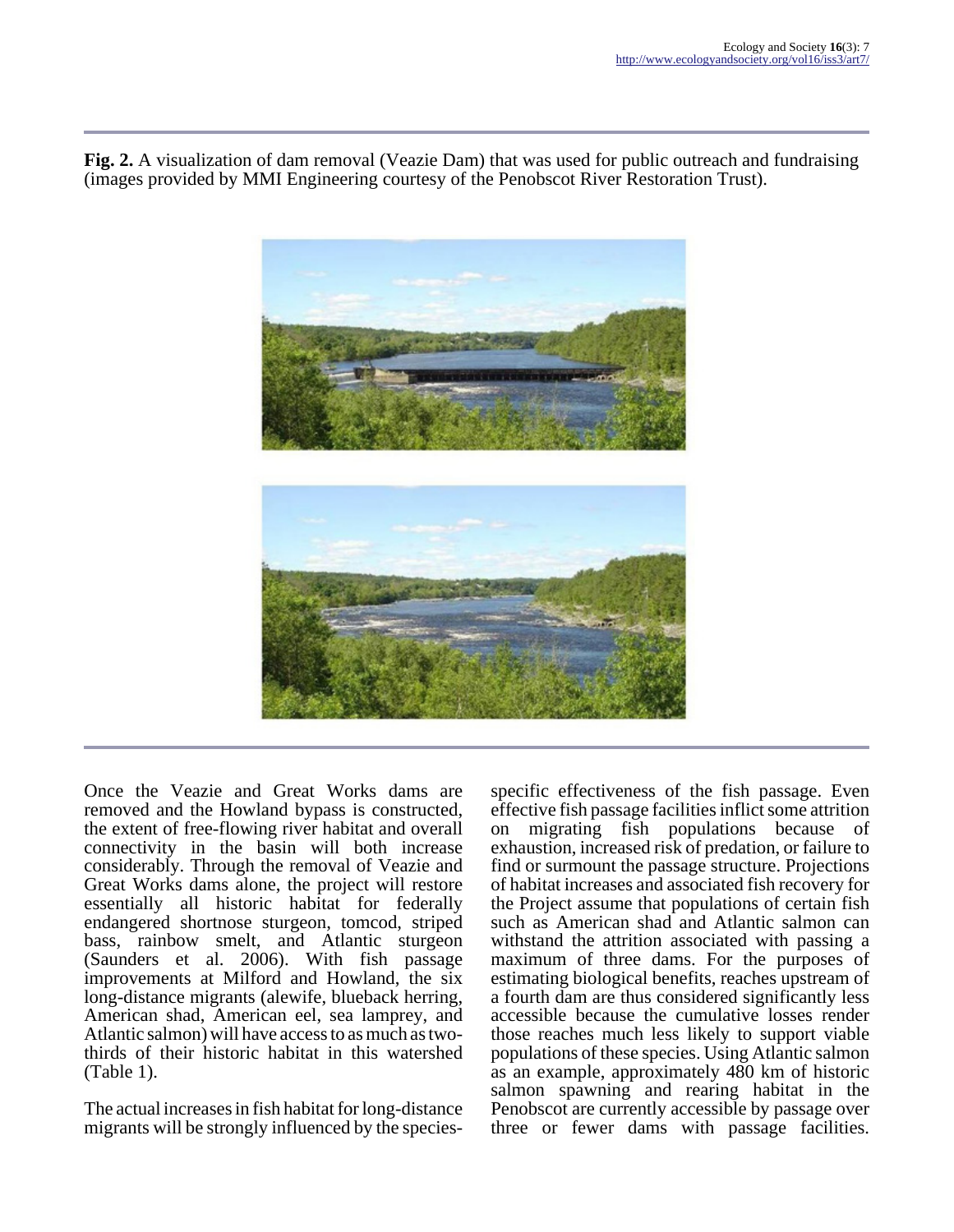**Fig. 3.** The design for the fish bypass at Howland Dam, seen in photo. The Red arrows point to the same structure in each image. In the lower image, the narrow blue channel just below the red arrow is the fish bypass (images provided by MMI Engineering courtesy of the Penobscot River Restoration Trust).

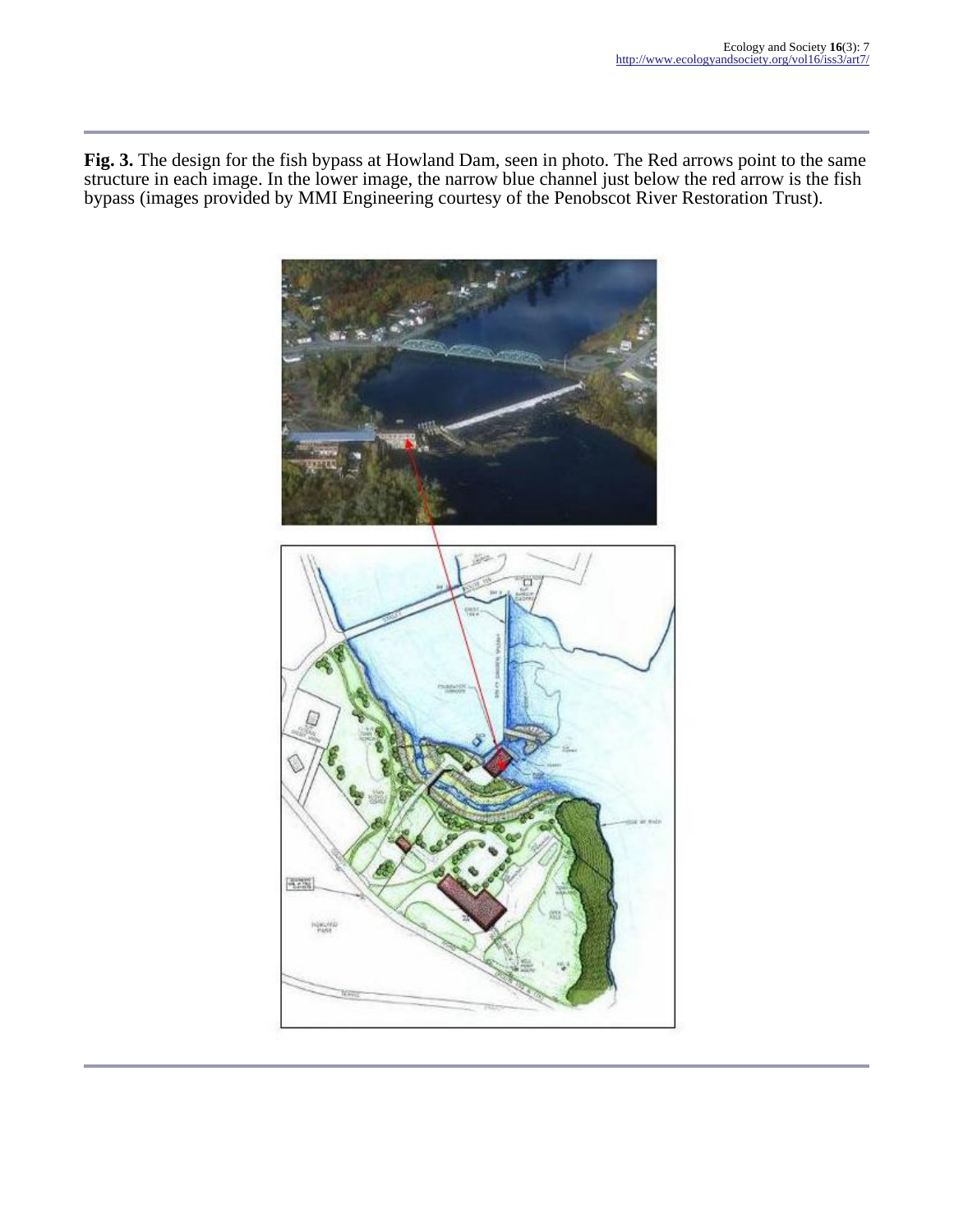**Fig. 4.** Total annual energy production before and after Project completion. Dams with "warm" colors in the "before" column will be removed and are not repeated in the "after" column. Note that several dams have greater energy production after the Project.



Conservative projections estimate that following Project completion, accessible habitat will increase to approximately 6900 km (Table 1, Fig. 5). This estimate is conservative because it does not include much of the watershed's tributaries that can potentially provide salmon habitat but have not been surveyed or mapped.

The increase in free-flowing riverine habitat and connectivity throughout the basin are projected to promote dramatic increases in the populations of migratory fish species (Table 3). For example, fisheries biologists estimate that American shad will increase from a few hundred today to approximately 2 million and Atlantic salmon to increase from approximately 2000 to 12,000 (National Research Council 2004, Maine Department of Marine Resources 2009).

When fully implemented, the Project is expected to contribute to the recovery of populations of migratory fish that historically spawned and reared in the Penobscot. For PPL Corporation, the agreement provides business certainty and equivalent energy production and no jobs will be lost as a result of the Project. The estimated overall cost of purchasing the Veazie, Great Works, and Howland dams, removing the two lowermost dams and bypassing Howland, and associated implementation costs is approximately US\$55 million. By late 2007 the Trust and its partners had raised, from a combination of federal and private sources, US\$25 million to buy the dams and purchased them in December 2010. The Trust has received all necessary state and federal permits and full project implementation will begin when the Trust raises the funds to remove Veazie Dam and construct the Howland Bypass.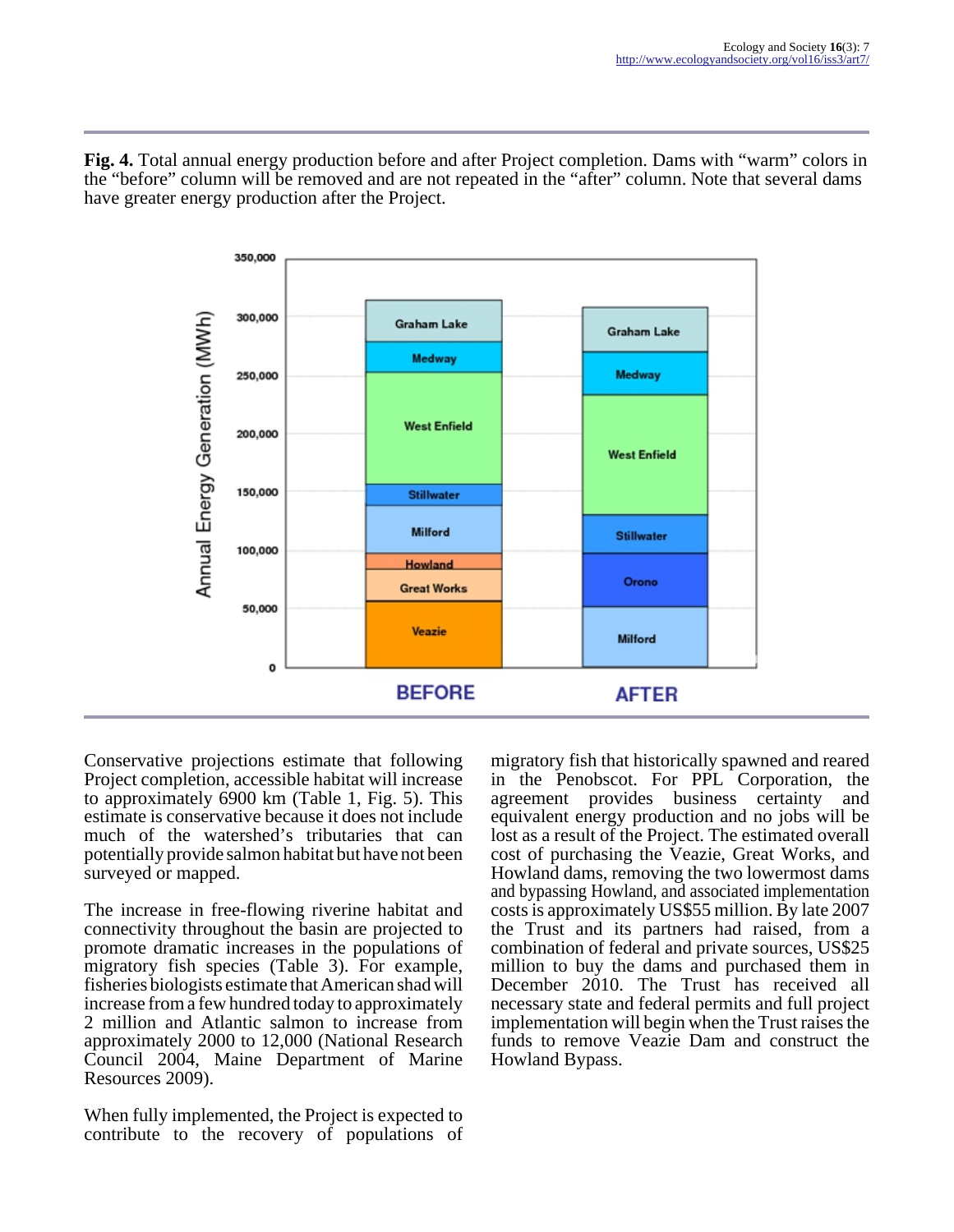**Fig. 5.** Fish passage scenarios before and after the Penobscot River Restoration Project. Reaches and tributaries are color-coded to represent how many dams lie between them and the ocean. A key feature of the Project is providing state-of-the-art fish passage at the mainstem dams that will remain after project completion.



## **CULTURAL AND ECONOMIC IMPLICATIONS OF THE PROJECT**

The Penobscot Indian Nation's cultural history, as expressed through legends, customs, and historical narratives, emphasizes its relationship to the river and their role as stewards of the basin's inhabitants and resources. Today, many tribal members continue to view the river as a sacred, living entity that is central to the Tribe's cultural identity. The resources of the Penobscot River watershed have supported the tribe for thousands of years, providing food, medicines, and materials for making tools, appliances, shelter, and weapons. Because they view the river and its resources as a gift from the Creator, many members of the Tribe see the Project as an act of reciprocity that contributes to the partial restoration of historic conditions and resources. For more than a century the Penobscot have not been able to exercise their sovereign fishing rights because virtually no migratory fish of value to the Tribe make it beyond the dams downstream of their reservation.

In addition to the restoration of economically and culturally significant resources for the Tribe, the Project is expected to have a net positive economic benefit on Penobscot County, a region with a median income in 2000 almost 20% below the national average (FERC 2010). Direct economic benefits of the project are estimated to include almost 200 short-term construction jobs, adding approximately US\$8 million to the local economy (FERC 2010). The Project's potential long-term benefits associated with increasing the extent of free-flowing river, including boating, wildlife viewing, and commercial and recreational fishing, were demonstrated following dam removal on the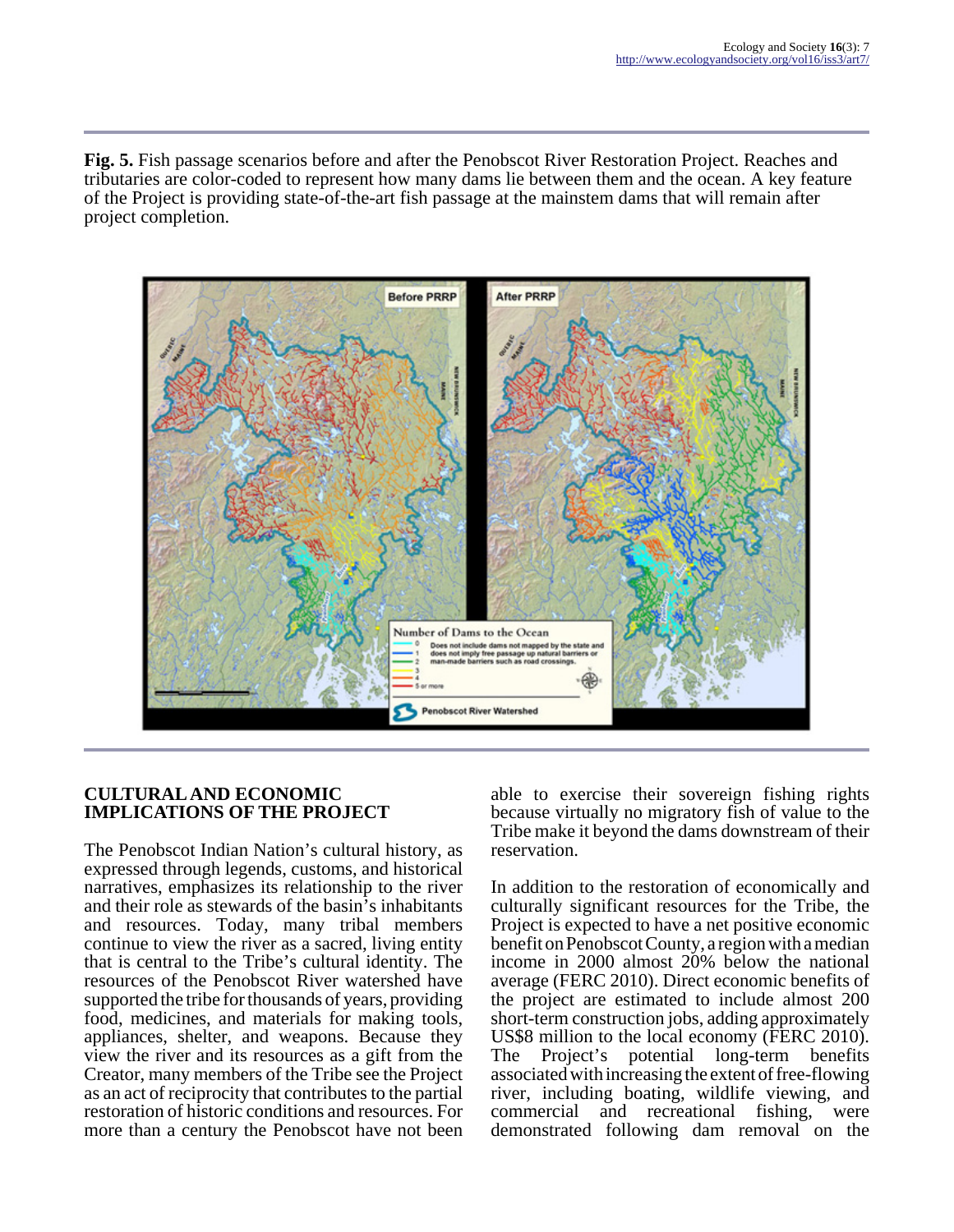|                                      | Population |                        |  |
|--------------------------------------|------------|------------------------|--|
|                                      | Current    | <b>Expected Future</b> |  |
| Alewife<br>(Alosa pseudoharengus)    | 2000       | 4,500,000              |  |
| Atlantic salmon<br>(Salmo salar)     | 2000       | 12,000                 |  |
| American Shad<br>(Alosa sapidissima) | hundreds   | 2,000,000              |  |

**Table 3.** Expected changes in fish populations in the Penobscot River from the Project by 2020.

neighboring Kennebec and Sebasticook Rivers (Crane 2009). Further, several of the Penobscot's migratory fish species historically provided an important food source for cod and other marine groundfish, populations of which are currently greatly depressed in the Gulf of Maine. Thus the projected population increases in migratory fish following dam removal may benefit the economically and culturally important commercial and recreational marine fisheries in the Gulf (Ames 2004).

#### **INSIGHTS FROM THE PENOBSCOT FOR SUSTAINABLE HYDROPOWER**

The Penobscot River Restoration Project features two primary projected outcomes: a dramatic, ecologically significant increase in the proportion of the basin accessible to migratory fish (Fig. 5, Table 1), combined with a slight increase in energy generation (Fig. 4). Although many conditions and previous events facilitated these outcomes, the geographic scope of the project, a large proportion of the basin, was critically important. The Penobscot provides one of the few examples of such a basinscale approach to improving the sustainability of hydropower and it illustrates many of the key advantages of this large spatial scale. The basin scale greatly expanded the set of possible solutions for both energy and water and increased the incremental improvement in hydropower sustainability (Fig. 6).

Although the sustainability of individual projects can be improved, providing important environmental benefits (Richter and Thomas 2007), solutions focused on a single site are more likely to encounter zero-sum constraints, i.e., substantial gains for either energy production or environmental protection come at the expense of the other. In contrast, the multidam, basin-scale approach allowed for significant environmental gains to come at no cost in terms of lost energy production.

The Project encompassed built infrastructure in a mature regulatory context and its basin-scale approach was facilitated by single ownership of all dams involved, a strong regulatory incentive (fishpassage license conditions) and a clear and measurable environmental performance metric (fish passage and fish populations). Although these specific factors may seem to limit the replicability of the Project's approach and outcomes, we provide recommendations for how such outcomes can be replicated more widely and discuss the conceptual insights from the Project for the planning of future dams in regions undergoing expansion of watermanagement infrastructure.

Although we use the term 'basin scale' to describe the Penobscot, it should be noted that the Project did not address all hydropower dams nor all environmental issues in the basin. The Project did address all the lower main stem hydropower dams that affect basin-wide connectivity, and the geographic scope of the environmental benefits approaches that of the entire basin. However, we do not realistically expect that basin-scale approaches will capture all dams or environmental issues within a basin and we emphasize the insights provided by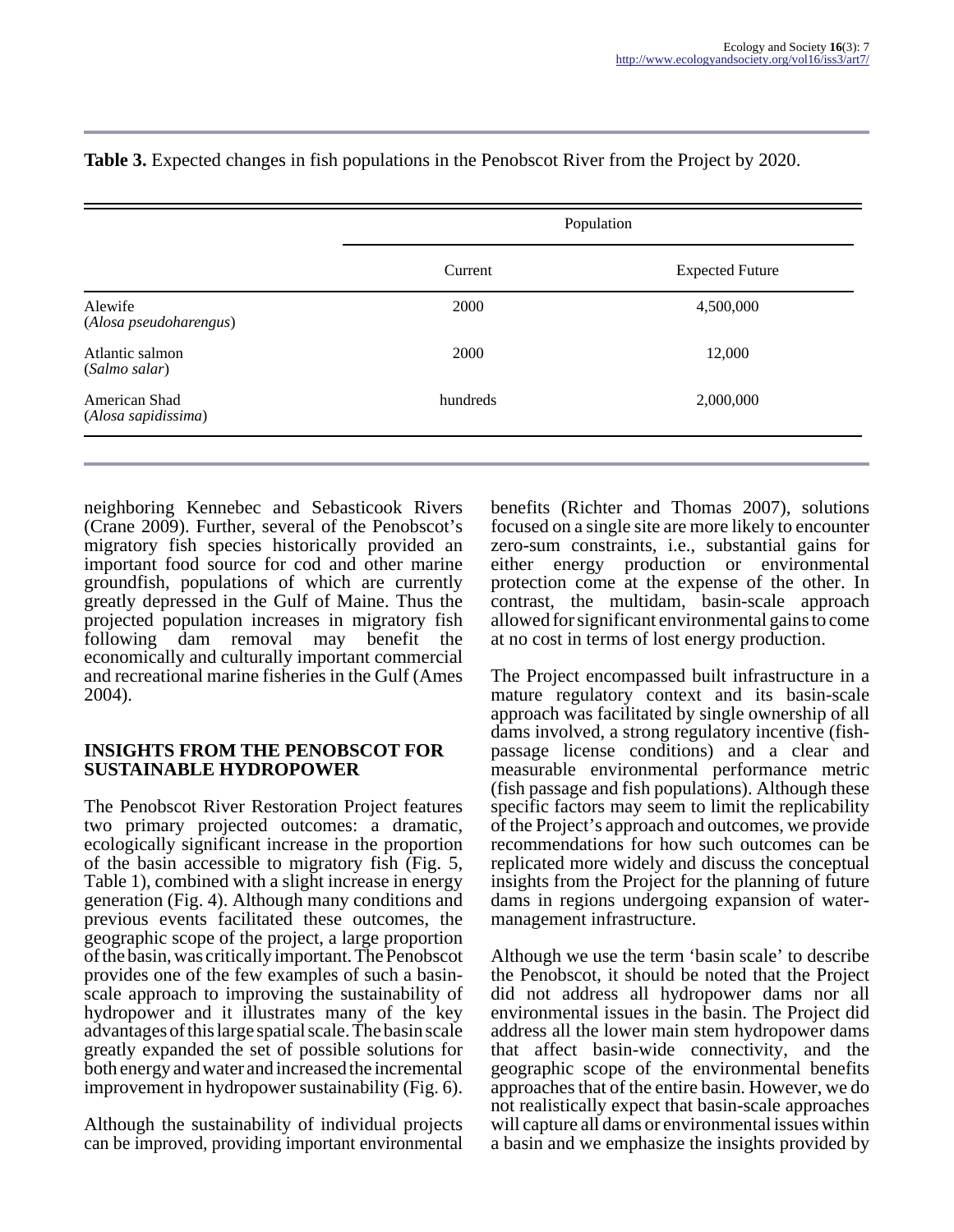**Fig. 6.** A conceptual diagram of the relative potential for improving the sustainability of hydropower projects at various spatial scales and stages of development. The y-axis represents the potential incremental improvement in environmental sustainability for a given energy generation target. The greatest potential improvement occurs during initial site selection and the potential for improvement is lowest once a project is already constructed. A regional or basin-scale approach (solid line) provides a greater set of potential solutions, and thus greater potential sustainability, than a single-project approach. By adopting a basin-scale approach, the Penobscot Project moved from position "a" to position "b" on this conceptual diagram.



a hydropower project that addressed basin-scale problems and solutions to the greatest extent practicable.

## **Insights for the licensing of hydropower dams**

The Project most directly demonstrates the innovative solutions possible through FERC licensing processes focused at a basin scale. FERC does not currently require coordinated review and licensing of projects within a basin, although FERC will allow the bundling of projects with different license dates to promote basin-scale licensing. Innovative outcomes within licensing processes, such as occurred in the Penobscot, are made possible by FERC's willingness to allow unconventional licensing processes to occur, provided they can be reconciled with regulatory requirements. Although

we emphasize the benefits afforded by basin-scale, multidam approaches that can potentially achieve positive outcomes for both energy capacity and environmental health, we do not intend to minimize the potential benefits of single-dam licensing processes nor mean to imply that all river restoration projects must achieve energy neutrality. For example, the removal of Edwards Dam on the Kennebec River produced impressive restoration of fish habitat and FERC deemed that the environmental benefits outweighed the loss of energy. However, because multidam or basin-scale approaches to licensing have great potential to result in innovative solutions for balancing energy production and river ecosystem health, we recommend three approaches for pursuing basinscale FERC relicensing to increase the frequency of such outcomes.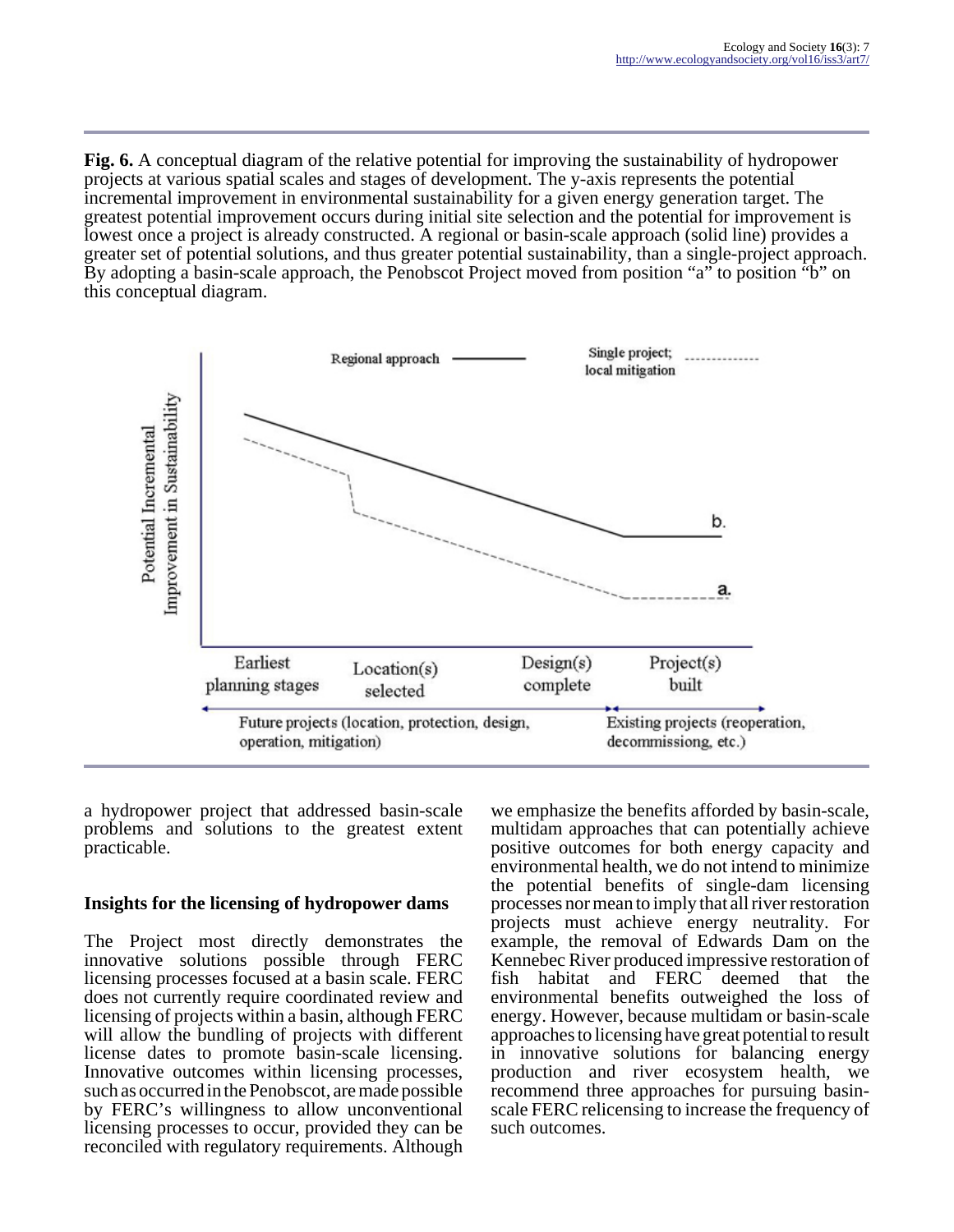First, as happened in the Penobscot, licensees, agencies, and stakeholders can agree to work together at multiple dams and across large spatial scales and FERC can accommodate the coordinated review and licensing of projects with different license expiration dates. This coordinated, basinscale approach can achieve a range of solutions that may be difficult or impossible to achieve at the scale of a single project. This approach requires flexibility, innovation, and collaboration among parties. Although some coordinated review is triggered by possibly contentious license conditions, such as fish passage, we suggest that licensees and stakeholders pursue coordinated approaches even in situations lacking conflict. Further, FERC could incentivize the coordinated licensing of projects through policies that streamlined environmental review under the National Environmental Policy Act (NEPA) for all projects within a coordinated relicensing.

Second, under NEPA, Federal agencies have a duty to fully consider cumulative impacts. Although FERC generally requires a description of cumulative impacts within license applications, they only require mitigation for direct impacts and consider cumulative impacts essentially unmitigable (Hydropower Reform Coalition 2005). If FERC required that greater attention be paid to cumulative impacts and potential mitigation for those impacts, the Commission could greatly increase licensees' incentives to pursue coordinated, basin-scale review and relicensing, even across multiple ownerships.

Finally, Section 10(a) of the FPA requires FERC to ensure that hydropower projects are consistent with basin-scale plans (Echeverria et al. 1989). Section 10(a)(1) requires that FERC review license applications in the context of a "comprehensive plan" for the basin that considers and balances a full range of resources. Although environmental interests have suggested that this requires FERC to develop its own basin plans, the Commission has maintained that it can determine a project's consistency with a comprehensive plan based on the information contained within a project's application (Echeverria et al. 1989).

Section 10(a)(2), added through ECPA, provides additional direction to FERC that it needs to evaluate projects within a basin context. The Section requires FERC to consider whether a project is consistent with a comprehensive plan for a river

basin developed by other state or federal agencies (Gillilan and Brown 1997). If state and/or federal resource agencies and other stakeholders developed a comprehensive plan for achieving energy production and environmental restoration objectives within a basin, in theory FERC should therefore ensure that relicensing processes and outcomes are consistent with that comprehensive basin plan. In practice, however, FERC generally concludes that project licenses are consistent with any relevant comprehensive plan without elaboration on the basis for this finding.

Although both provisions for project consistency with basin-scale comprehensive plans are currently underutilized, Section 10(a) provides the policy foundation for moving licensing toward the basin scale. Achieving this potential may require additional resources or policy guidance for FERC.

#### **Insights for basin-scale planning and management of new hydropower projects**

Beyond the insights for FERC relicensing, which apply specifically to the regulatory context of hydropower operations within the U.S., the Penobscot illustrates more generally the benefits of integrated, basin-scale management of environmental resources and infrastructure. This scale of management is widely recommended and articulated within concepts such as Integrated Water Resources Management (IWRM) and Integrated River Basin Management (IRBM). A key lesson from the Project is that a basin-scale approach to balancing energy production and environmental protection can draw from a broader set of solutions than is available to single-project-scale processes. Although the Penobscot River Restoration Project is most directly relevant for basins confronting the challenge of improving the environmental sustainability of existing infrastructure, its geographic scale and set of solutions also provide insight for how hydropower can be developed more sustainably.

Driven by growing demand for energy, hydropower dams are now being rapidly built in river basins in Asia, Africa, and Latin America. The river basins facing a proliferation of new hydropower dams often support both high levels of biodiversity and large human populations that depend upon fisheries or agriculture maintained by free-flowing riverfloodplain processes (Dudgeon 2000, Richter et al.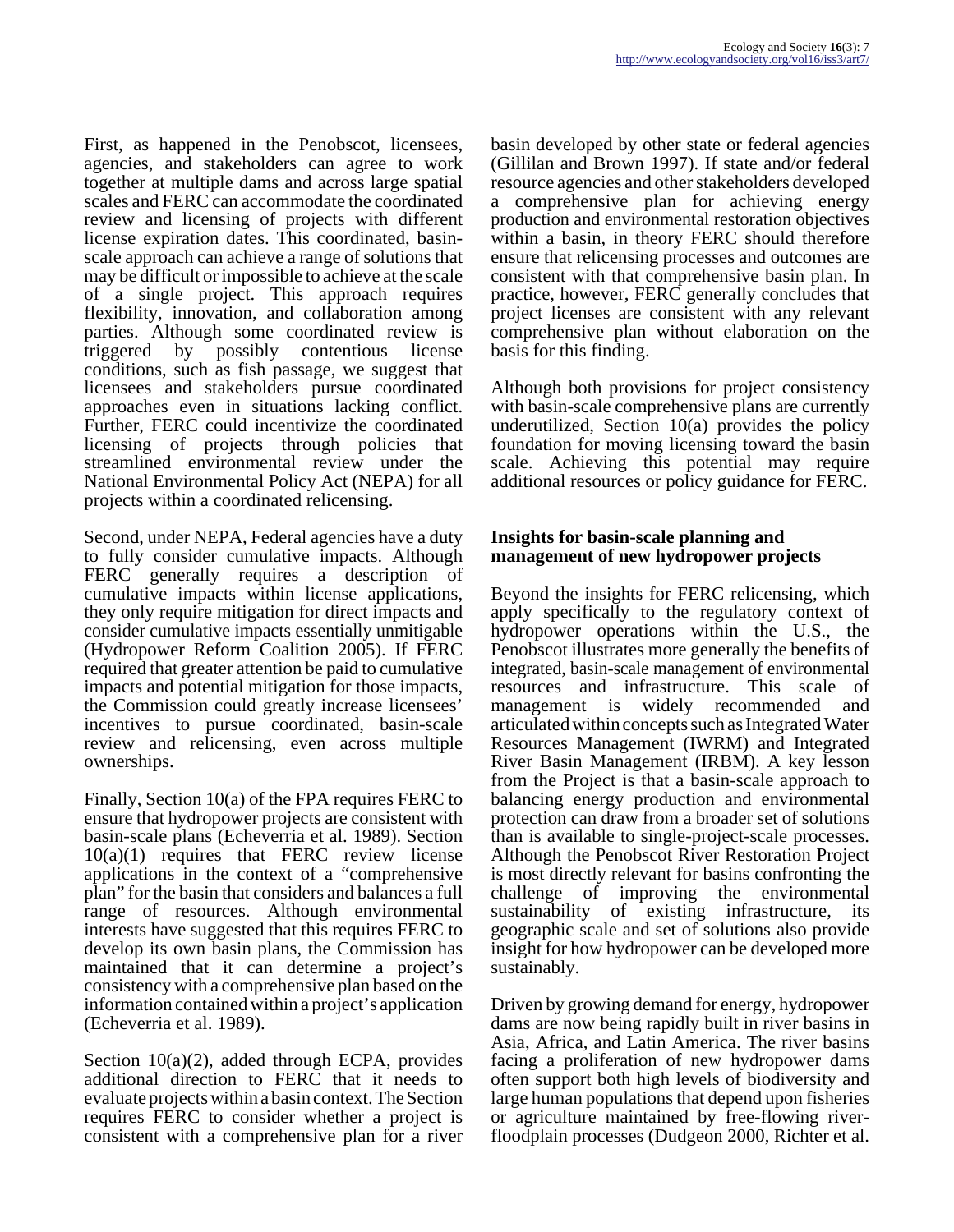2010). The environmental and social impacts of hydropower projects have been described thoroughly elsewhere (World Commission on Dams 2000, Postel and Richter 2003) so we simply note that hydropower dams can dramatically alter the ecological health of rivers and degrade ecosystem services dependent on free-flowing river systems. As hydropower expands into basins with relatively unaltered hydrology, planners are seeking solutions to minimize dam impacts and achieve greater sustainability than in previous eras of rapid expansion (Ledec and Quintero 2003, IHA 2004, 2006, Richter et al. 2010).

Of the primary impacts caused by dams, only a few can be mitigated, and often only partially, at the scale of a single dam, with the effectiveness of mitigation varying with the size of the dam and its reservoir. For example, although fish passage can be effective for certain species, e.g., salmon, with certain dam heights and other conditions, for many other species and/or dam configurations, fish passage infrastructure is ineffective or impracticable (Pelicice and Agostinho 2008). Dams can release environmental flows, but the benefits can be constrained by the size or level of the outlet or by objectives for energy. Because of the limitations of project-level mitigation, a World Bank report concluded that the most effective form of "mitigation" is site selection (Ledec and Quintero 2003), i.e., avoiding or minimizing impacts through dam location rather than through mitigation after construction (Fig. 6).

Beyond site selection, achieving more sustainable hydropower in regions undergoing expansion of infrastructure will require integrated, basin-scale approaches to energy and water infrastructure planning and development (World Commission on Dams 2000). Such approaches seek to meet energy generation objectives while minimizing environmental impacts and to achieve a balance between the benefits provided by regulated rivers, e.g., energy and water supply, and those provided by unregulated rivers, e.g., fisheries and biodiversity (Harrison et al. 2007). The basic components and principles of this approach include:

**1.** Develop realistic forecasts of energy demand and an assessment of alternatives for meeting that demand; options should not be limited to hydropower but include other forms of energy generation, energy conservation, and efficiency. From this forecast and options assessment, resolve a hydropower energy target and develop a process for planning, siting, and

reviewing individual projects within a framework that integrates data and objectives for hydropower with those for conservation of environmental and social resources;

- **2.** Avoid dam construction in locations that will have the greatest environmental and social impacts or have impacts that cannot be effectively mitigated;
- **3.** Incorporate effective site-specific mitigation strategies, such as fish passage and environmental flows, where new dams will impact important resources;
- **4.** Direct dam development to locations with the lowest impacts and, potentially, relax the environmental constraints on such dams;
- **5.** Develop integrated mitigation, monitoring, and adaptive management programs;
- **6.** Coordinate planning among sectors, e.g., water, flood control, and energy, and between planned and existing infrastructure at geographic scales beyond the basin to capture relevant economic scales, e.g., an energy grid.

 Although the dams on the Penobscot are more than a century old, the Project illustrates several of the above principles for sustainable planning and development of future hydropower development. The Project will result in the removal of the dams with the greatest environmental impacts and for which project-scale mitigation had been ineffective at addressing environmental impacts. This is analogous to an integrated, basin-scale planning process in which new dams avoid the most environmentally vulnerable locations (principle 2). Where dams on the Penobscot will remain and that are associated with potentially high environmental impacts, state-of-the-art mitigation techniques, in this case, fish passage, will be deployed, corresponding to the third principle. Energy capacity will be increased and expensive mitigation not required for dams that, because of their location on a side channel, have the lowest environmental impacts, corresponding to the fourth principle. The Project includes a monitoring program to inform adaptive management based on ecological responses (principle 5).

The Project also includes some parallels to the sixth principle. For example, the Settlement Accord includes permission to increase energy capacity at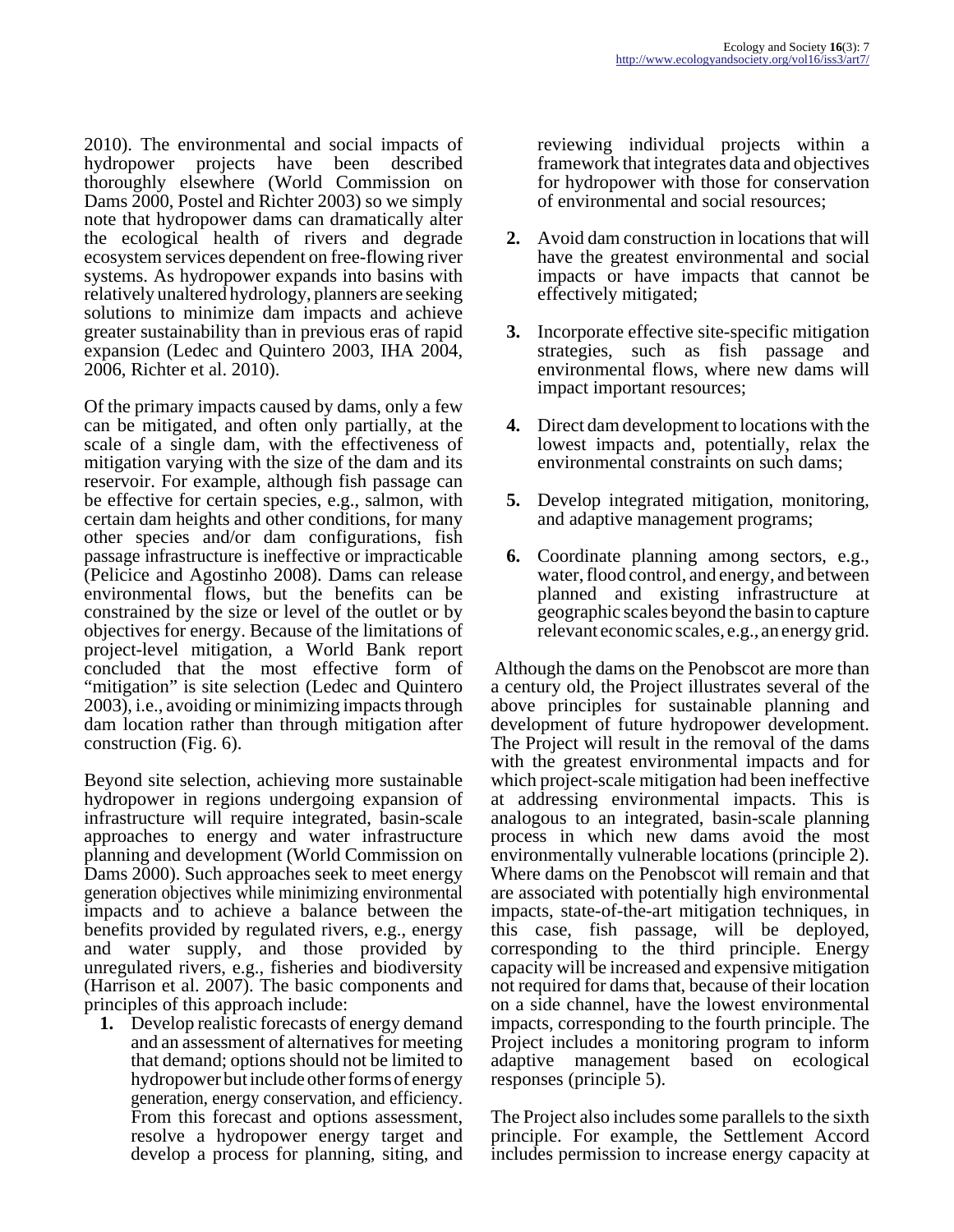one PPL dam outside of the Penobscot basin, thus working within an economic geographic scale that exceeds the basin. Further, the decision for dam removal occurred as additional renewable energy, in the form of wind power, was entering Maine's power portfolio, illustrating that contributions from other sectors can facilitate sustainable hydropower solutions.

A final observation from the Penobscot case is that more balanced solutions between hydropower and environmental resources will almost certainly require less than complete utilization of a basin's hydropower potential. Although generation will be maintained or slightly increased from the Penobscot, greater hydropower generation would have been possible through operational changes or capacity or efficiency upgrades at all of the dams, i.e., including those that will be decommissioned under the Project. Because the "energy generation goal" for the Penobscot represents less than complete utilization of basin potential, the Project was able to strike a balance between hydropower and other river values.

Moreover, the Project represents the ultimate objectives of sustainable hydropower planning and development: the attainment of an energy generation goal with the lowest possible environmental impacts. With the caveat that the Project addresses built infrastructure, it illustrates how an integrated, basin-scale approach to hydropower planning can reveal that a given energy target can be achieved through alternatives with very different environmental impacts.

In the Penobscot, the two alternatives are: (1) the original configuration and design of dams; and (2) the configuration and design of dams after Project completion. These two alternatives have nearly equivalent energy values (Fig. 4) but the latter alternative has significantly lower environmental and social costs and comes closer to retaining a largely functional river system (Table 3, Fig. 5). Although relatively simple compared to the complex planning challenges faced by many basins, in particular those in water scarce, less-developed nations where the conflicts between water, energy, and food production are more dire, the lessons of the Penobscot for basin-scale planning for sustainable hydropower are clear: seek alternatives that achieve the greatest balance of energy production and environmental health and

implement those alternatives the first time, not after a century of environmental and social impacts.

*Responses to this article can be read online at: <http://www.ecologyandsociety.org/vol16/iss3/art7/responses/>*

# **Acknowledgments:**

*H. Locher, N. Silk, J. Pittock, K. Hussey, and J. Seebach provided very helpful reviews that improved this paper.* 

# **LITERATURE CITED**

Ames, E. P. 2004. Atlantic Cod stock structure in the Gulf of Maine. *Fisheries* 29(1):10-28.

Atkins, C. G., and N. W. Foster. 1869. *Report of Commission of Fisheries.* Commissioners of Fisheries, Augusta, Maine, USA. [online] URL: [http://www.kennebecriverartisans.com/kennebec.org/](http://www.kennebecriverartisans.com/kennebec.org/fks/penobatkins.html) [fks/penobatkins.html](http://www.kennebecriverartisans.com/kennebec.org/fks/penobatkins.html)

Bowman, M. B. 2002. Legal perspectives on dam removal. *Bioscience* 52(8):739-747. [http://dx.doi.o](http://dx.doi.org/10.1641/0006-3568(2002)052[0739:LPODR]2.0.CO;2) rg/10.1641/0006-3568(2002)052[0739:LPODR]2.0.  $CO:2$ 

Bunn, S. E., and A. H. Arthington. 2002. Basic principles and ecological consequences of altered flow regimes for aquatic biodiversity. *Environmental Management* 30(4):492-507. [http://dx.doi.org/10.1](http://dx.doi.org/10.1007/s00267-002-2737-0) [007/s00267-002-2737-0](http://dx.doi.org/10.1007/s00267-002-2737-0)

Crane, J. 2009. "Setting the river free": the removal of the Edwards Dam and the restoration of the Kennebec River. *Water History* 1:131-148 [http://dx](http://dx.doi.org/10.1007/s12685-009-0007-2) [.doi.org/10.1007/s12685-009-0007-2](http://dx.doi.org/10.1007/s12685-009-0007-2)

Dudgeon, D. 2000. Large-scale hydrological changes in tropical Asia: prospects for riverine biodiversity. *Bioscience* 50:793-806. [http://dx.doi.o](http://dx.doi.org/10.1641/0006-3568(2000)050[0793:LSHCIT]2.0.CO;2) rg/10.1641/0006-3568(2000)050[0793:LSHCIT]2.0.  $CO:2$ 

Echeverria, J. D., P. Barrow, and R. Roos-Collins. 1989. *Rivers at risk: a concerned citizen's guide to hydropower.* Island Press, Washington, D.C., USA.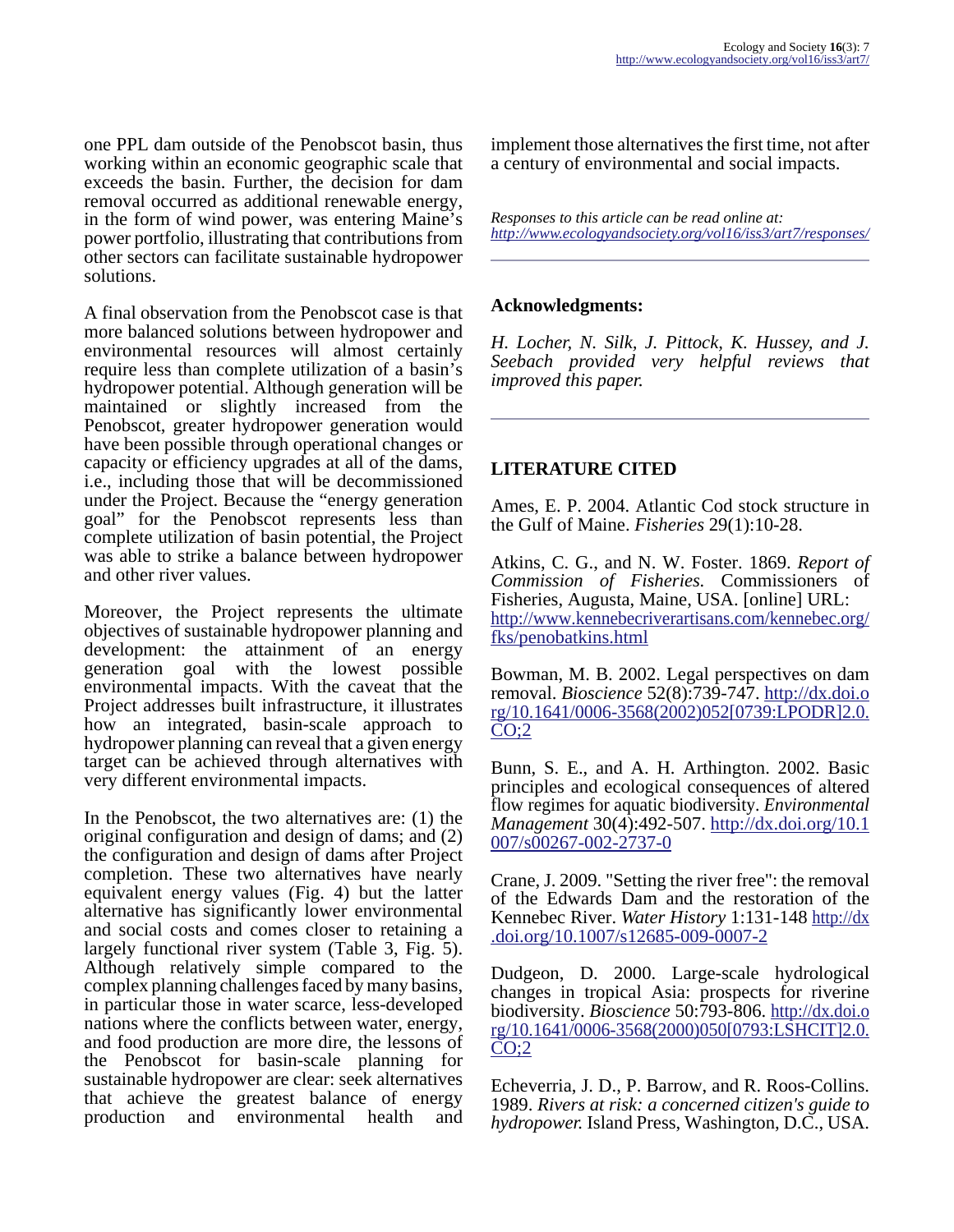Federal Energy Regulatory Commission (FERC). 1997. *Final environmental impact statement licensing three hydroelectric projects in the Lower Penobscot River Basin.* FERC Project Nos. 2403-056, 2312-019 and 2721-020. FERC, Washington, D.C., USA.

Federal Energy Regulatory Commission (FERC). 2004. *Submittal of the Lower Penobscot River Basin comprehensive settlement accord with explanatory statement.* Project Nos. 2403, 2534, 2666, 2710, 2712, 2721, and 10981. Federal Register, Docket No. DI97-10. FERC, Washington, D.C., USA.

Federal Energy Regulatory Commission (FERC). 2010. *Final environmental assessment, application for surrender of license, Veazie, Great Works and Howland Projects Nos. 2403-056, 2312-019, and 2721-020.* FERC, Washington, D.C., USA.

Gillilan, D. M., and T. C. Brown. 1997. *Instream flow protection: seeking a balance in Western water use.* Island Press, Washington, D.C., USA.

Harrison, D., J. J. Opperman, and B. Richter. 2007. Can hydro power be sustainable? *Water Power & Dam Construction* 59(10):22-25.

Hydropower Reform Coalition. 2005. *Citizen toolkit for effective participation in hydropower relicensing.* Hydropower Reform Coalition, Washington, D.C., USA. [online] URL: [http://www](http://www.hydroreform.org/hydroguide/hydropower-licensing/citizen-toolkit-for-effective-participation). [.hydroreform.org/hydroguide/hydropower-licensing/](http://www.hydroreform.org/hydroguide/hydropower-licensing/citizen-toolkit-for-effective-participation) [citizen-toolkit-for-effective-participation](http://www.hydroreform.org/hydroguide/hydropower-licensing/citizen-toolkit-for-effective-participation)

International Hydropower Association (IHA). 2004. *Sustainability guidelines.* London, UK. [online] URL: [http://www.hydropower.org/downloads/](http://www.hydropower.org/downloads/IHA%20Sustainability%20Guidelines_Feb04.pdf) [IHA%20Sustainability%20Guidelines\\_Feb04.pdf](http://www.hydropower.org/downloads/IHA%20Sustainability%20Guidelines_Feb04.pdf)

International Hydropower Association (IHA). 2006. *Sustainability assessment protocol.* London, UK. [online] URL: [http://www.hydropower.org/do](http://www.hydropower.org/downloads/IHA_SAP.pdf) [wnloads/IHA\\_SAP.pdf.](http://www.hydropower.org/downloads/IHA_SAP.pdf)

Ledec, G., and J. D. Quintero. 2003. *Good dams and bad dams: environmental criteria for site selection of hydroelectric projects.* The World Bank, Washington, D.C., USA.

Ligon, F. K., W. E. Dietrich, and W. J. Trush. 1995. Downstream ecological effects of dams. *Bioscience* 45(3):183-191.<http://dx.doi.org/10.2307/1312557>

Maine Department of Marine Resources and Maine Department of Inland Fisheries. 2009. *Operational plan for the restoration of diadromous fishes to the Penobscot River.* Maine Department of Marine Resources and Maine Department of Inland Fisheries, Augusta, Maine, USA. [online] URL: [http://www.penobscotriver.org/assets/](http://www.penobscotriver.org/assets/DMR_Operational_Plan_Part_3_of_3_inlcudes_MOU_at_end_-_reduced_file_size.pdf) [DMR\\_Operational\\_Plan\\_Part\\_3\\_of\\_3\\_inlcudes\\_M](http://www.penobscotriver.org/assets/DMR_Operational_Plan_Part_3_of_3_inlcudes_MOU_at_end_-_reduced_file_size.pdf) OU at end - reduced file size.pdf

Montgomery, D. R. 2003. *King of fish: the thousand-year run of salmon.* Westview, Boulder, Colorado, USA.

National Oceanic and Atmospheric Administration (NOAA). 1998. *Climatological data, annual summary, New England.* NOAA, Washington, D. C., USA.

National Oceanic and Atmospheric Administration (NOAA). 2009. *Final rule to list the expanded Gulf of Maine DPS as endangered under the ESA.* NOAA, Washington, D.C., USA.

National Research Council (NRC). 2004. *Atlantic Salmon in Maine.* National Academies Press, Washington, D.C., USA.

Pelicice, F. M., and A. A. Agostinho. 2008. Fishpassage facilities as ecological traps in large neotropical rivers. *Conservation Biology* 22 (1):180-188. [http://dx.doi.org/10.1111/j.1523-1739](http://dx.doi.org/10.1111/j.1523-1739.2007.00849.x) [.2007.00849.x](http://dx.doi.org/10.1111/j.1523-1739.2007.00849.x)

Penobscot Department of Natural Resources. 2001. *The Penobscot Nation and the Penobscot River Basin: a watershed analysis and management pilot project.* Penobscot Department of Natural Resources, Indian Island, Maine, USA.

Pollak, D. 2007. S. D. Warren and the erosion of federal preeminence in hydropower regulation. *Ecology Law Quarterly* 34(3):763-800.

Postel, S., and B. Richter. 2003. *Rivers for life: managing water for people and nature.* Island Press, Washington, D.C., USA.

Richter B. D., S. Postel, C. Revenga, T. Scudder, B. Lehner, A Churchill, and M. Chow. 2010. Lost in development's shadow: the downstream human consequences of dams. *Water Alternatives* 3  $(2):14-42.$